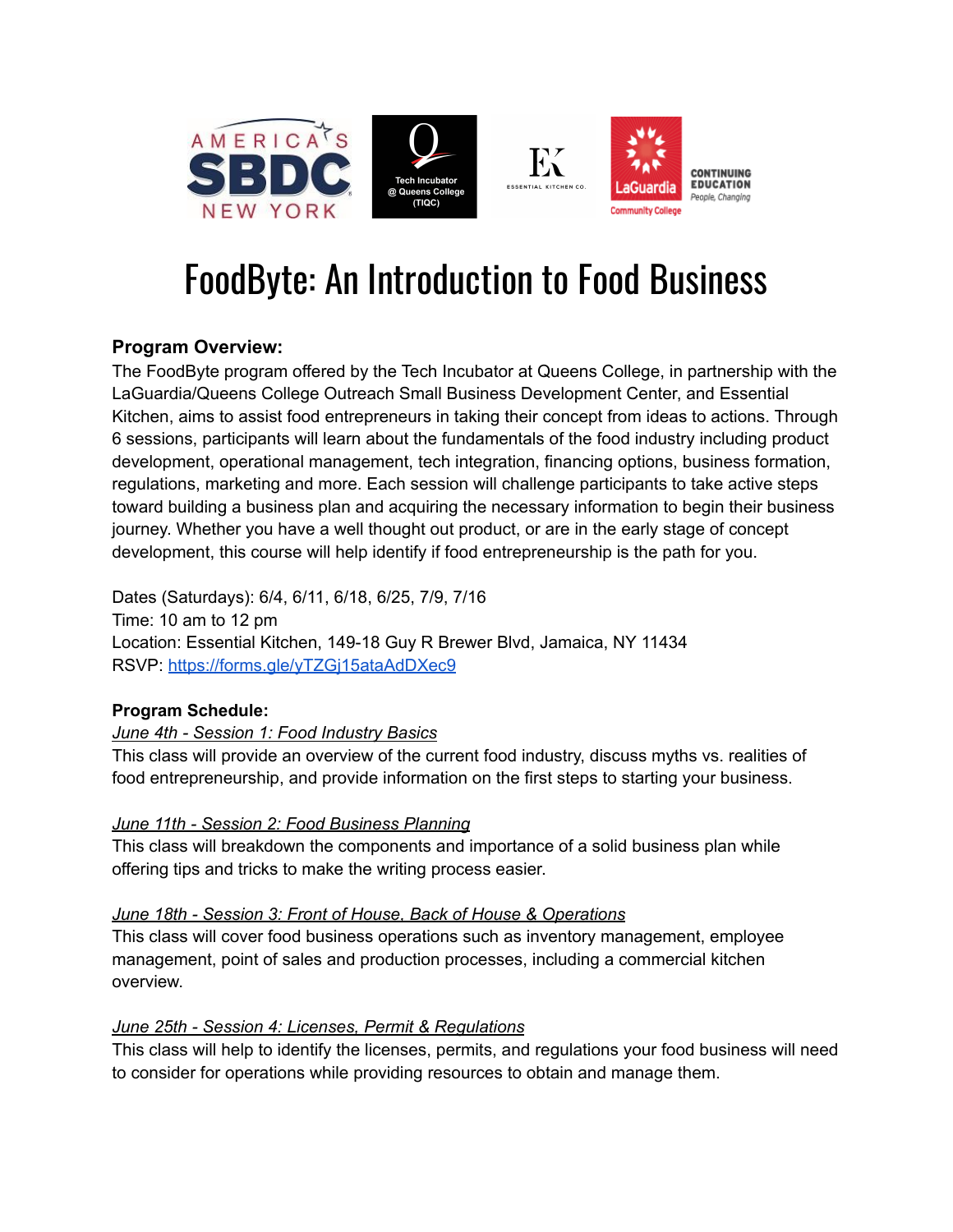#### *July 9th - Session 5: Financials of a Food Business*

This class will discuss the financial aspects of starting and operating a food business, including financial statements, budgeting, bookkeeping/accounting software, and sources of startup funding.

#### *July 16th - Session 6: Marketing & Sales Strategies*

This class will showcase the various methods that food businesses use to market and ultimately sell their products including social media marketing, website development, creative promotions and partnerships, farmers' markets, and more.

**Essential Kitchen Co** is a 6,500 square-foot Commercial Kitchen Incubator and Business Suite created for local culinary professionals, small food-based businesses, and community-based organizations. As the first shared Commercial Kitchen space in South Queens, our mission is to support local food entrepreneurs in launching, growing, and sustaining their businesses.

Essential Kitchen Co. provides access to resources so food entrepreneurs can learn how to apply for City, State, and Federal contracts, including the M/WBE certification program. Trust Essential Kitchen to help reduce your overhead costs while optimizing your chances of success in New York's competitive food industry.

Essential Kitchen Co. is a project of nonprofit organization CHAE Corp the Community Health and Economic Corporation designed to cultivate sustainable spaces and curate economic opportunities for historically disinvested communities.

#### **Instructor's Bio:**

Michael Maldonado is a Business and Career Development professional, passionate foodie, and CUNY graduate. He has worked for over eight years on programs that assist individuals in reaching their career and business goals through organizations like the Consortium for Worker Education, Queens Library's Job & Business Academy, notably on the Queens FEASTS food business program, and currently the New York Small Business Development Center. Michael's clients have served at notable markets and events, opened brick & mortar locations, created award winning products, and been featured in major publications across New York.

#### **Disclaimer:**

The NYS/SBDC is partially funded by the US Small Business Administration (SBA). The support provided through such funding does not constitute an express or implied endorsement of any co-sponsors' or participants' opinions, products or services.